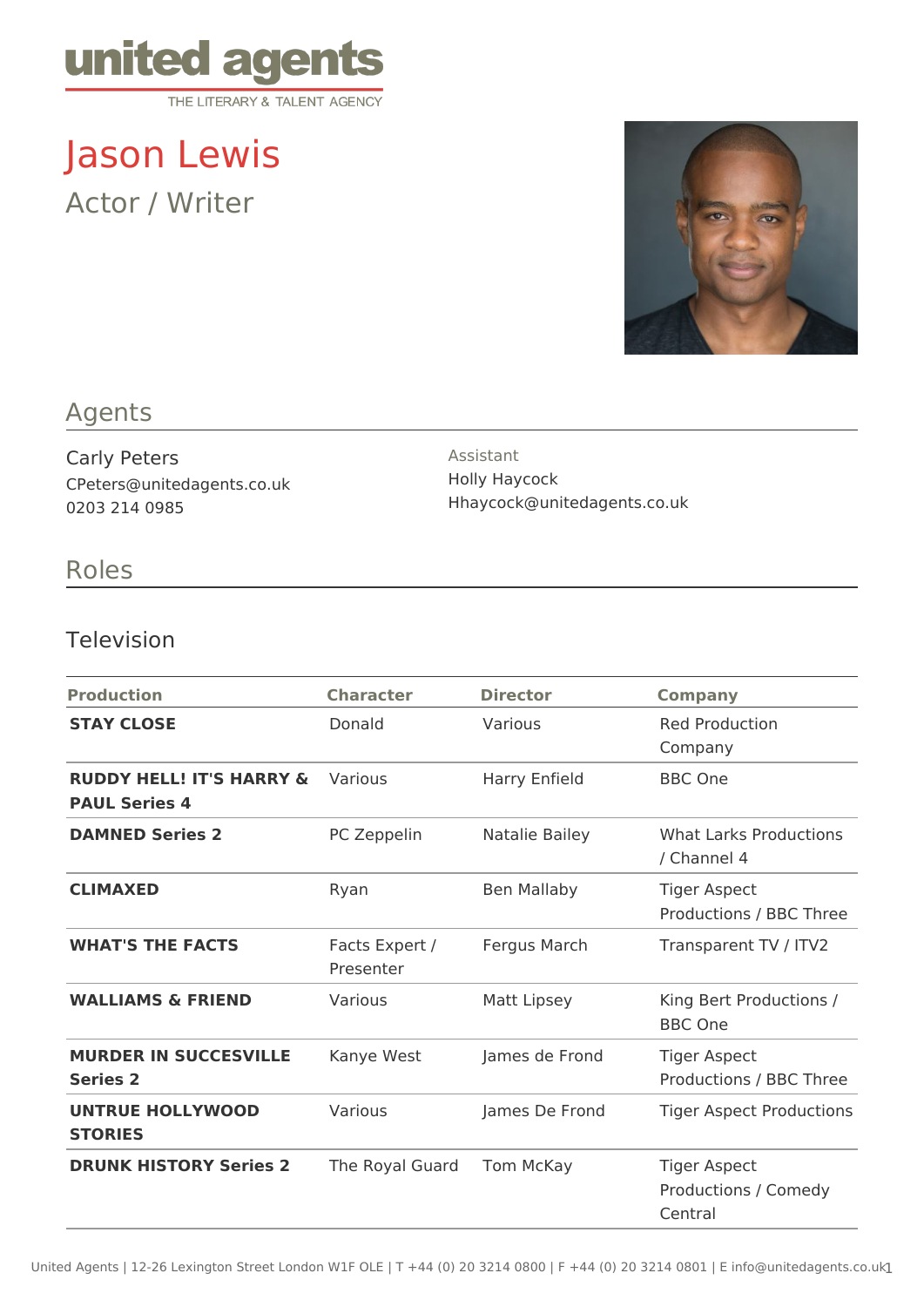| <b>Production</b>                                           | <b>Character</b>                 | <b>Director</b>                     | <b>Company</b>                                 |
|-------------------------------------------------------------|----------------------------------|-------------------------------------|------------------------------------------------|
| <b>MURDER IN SUCCESSVILLE</b><br><b>Series 1</b>            | Dr. Obama / Jay-Z James De Frond |                                     | <b>Tiger Aspect</b><br>Productions / BBC Three |
| <b>HORRIBLE HISTORIES Series Various</b><br>6               |                                  | Ian Curtis                          | Lion TV / CBBC                                 |
| <b>SOME GIRLS Series 3</b>                                  | Curtis Broome                    | Sasha Ransome                       | Hat Trick Productions /<br><b>BBC Three</b>    |
| <b>SNIGGERS WITH ATTITUDE</b>                               | Various                          | <b>Steve Dawson</b>                 | <b>Family Pictures</b>                         |
| <b>RIDES</b>                                                | <b>Five Stars</b>                | Tim Kirkby                          | ITV <sub>2</sub>                               |
| <b>RUDDY HELL! IT'S HARRY &amp;</b><br><b>PAUL Series 3</b> | Various                          | Sandy Johnson                       | <b>BBC</b> One                                 |
| <b>FUNNY, PLUS ONE</b>                                      |                                  | Josh Hopkins                        | <b>BBC Three</b>                               |
| <b>HORRIBLE HISTORIES Series Various</b><br>4               |                                  | Various                             | Lion TV / CBBC                                 |
| <b>THE FAST SHOW FASTER</b>                                 | JJ                               | Charlie Higson                      | Brown Eyed Boy / BBC<br>Two                    |
| <b>THE IMPRESSION SHOW</b>                                  | Various                          | Kate Scarbourgh                     | <b>BBC</b> One                                 |
| <b>COMING OF AGE Series 2 &amp; 3 Jock</b>                  |                                  | Various                             | <b>BBC Three</b>                               |
| <b>THE JASON LEWIS</b><br><b>EXPERIENCE</b>                 | Various                          | Al Campbell                         | <b>BBC</b>                                     |
| <b>BIG BEN STATE OF MIND</b>                                | Various                          | Various                             | <b>BBC Three</b>                               |
| <b>SKILLSET</b>                                             |                                  | Steven Baron                        | <b>Silverfish Productions</b>                  |
| <b>RUDDY HELL! IT'S HARRY &amp;</b><br><b>PAUL Series 2</b> | Various                          | Sandy Johnson                       | <b>BBC</b> One                                 |
| <b>ARMSTRONG AND MILLER</b><br><b>Series 3</b>              | Various                          | <b>Ben Kellett</b>                  | Hat Trick Productions /<br><b>BBC</b> One      |
| THE WATSON AND OLIVER<br><b>SHOW</b>                        | Various                          | Juliet May                          | <b>BBC Two</b>                                 |
| <b>HOLBY CITY Series 12</b>                                 | Christopher<br><b>Brande</b>     | <b>Steve Hughes</b>                 | <b>BBC</b> One                                 |
| <b>SNIGGERS WITH ATTITUDE -</b><br><b>JASON LEWIS PILOT</b> |                                  | Al Campbell                         | <b>BBC</b>                                     |
| <b>JAIL TALES</b>                                           |                                  | Jamal Edwards                       | <b>BBC Three</b>                               |
| <b>BELLAMY'S PEOPLE</b>                                     | Various                          | Charlie Higson / Paul<br>Whitehouse | <b>BBC Two</b>                                 |
| <b>MIRANDA (THE MIRANDA</b><br><b>HART SHOW)</b>            | Youth In Park                    | Juliet May                          | <b>BBC</b> One                                 |
| <b>FUNNY CUTS</b>                                           |                                  | Adam Randall                        | Objective Productions /<br>E4                  |